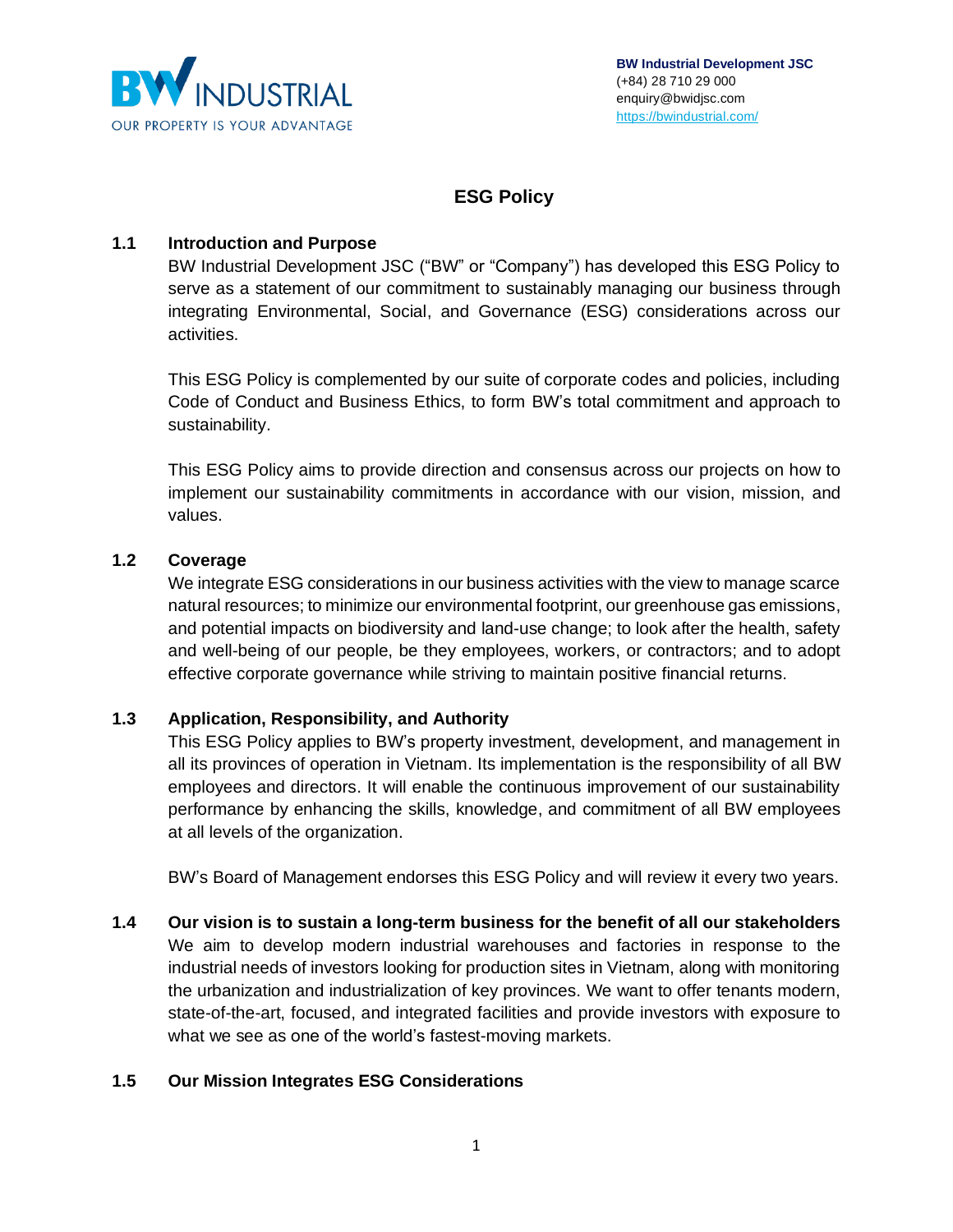

We are committed to integrating Environmental, Social, and Governance considerations across the industrial real estate development cycle of our activities and our diligence, transparency, and accountability processes.

We are committed to working in compliance with local regulations and international standards and in continuous collaboration with our internal and external stakeholders with the view to contribute to a sustainable and successful business.

We aim to achieve high standards of corporate governance, which are crucial to our development and safeguarding the interests of our shareholders. We recognize the importance of our environmental, social, transparency, and accountability responsibilities to our tenants and customers, communities and stakeholders, investment partners and shareholders to manage risks, make effective decisions, and create value.

#### **1.5.1 Environmental Considerations**

We strive to mitigate our environmental footprint. BW optimizes, to the extent possible, the sustainability features of our new or existing developments through green design initiatives or by positioning our properties to minimize their environmental impact in terms of land-use change, biodiversity protection, and proximity to transport systems while providing cost benefits to our customers and long-term social consideration to the local community.

We seek to design new construction and refurbishment by integrating green building material attributes, available green building standards, and renewable energy sources (on-site, off-site) as applicable and relevant to the geographies in which we operate.

Examples: BW makes every effort to build new industrial facilities in compliance with local environmental regulations. We undertake Environmental Due Diligence for all new projects and Environmental Impact Assessment (EIA) for all new greenfield developments. We equip new facilities with energy-efficient technology, such as LED lighting and solar rooftop panels.

# **1.5.2 Social Considerations**

We believe that creating a positive and supportive environment is among our social responsibility to the communities in which we operate and our employees, tenants, and suppliers. We believe this will create long-term benefits to society as well as to our company. In addition to responding to the traditional demands of our clients, we believe we can and must act as a bridge between local society and the environment.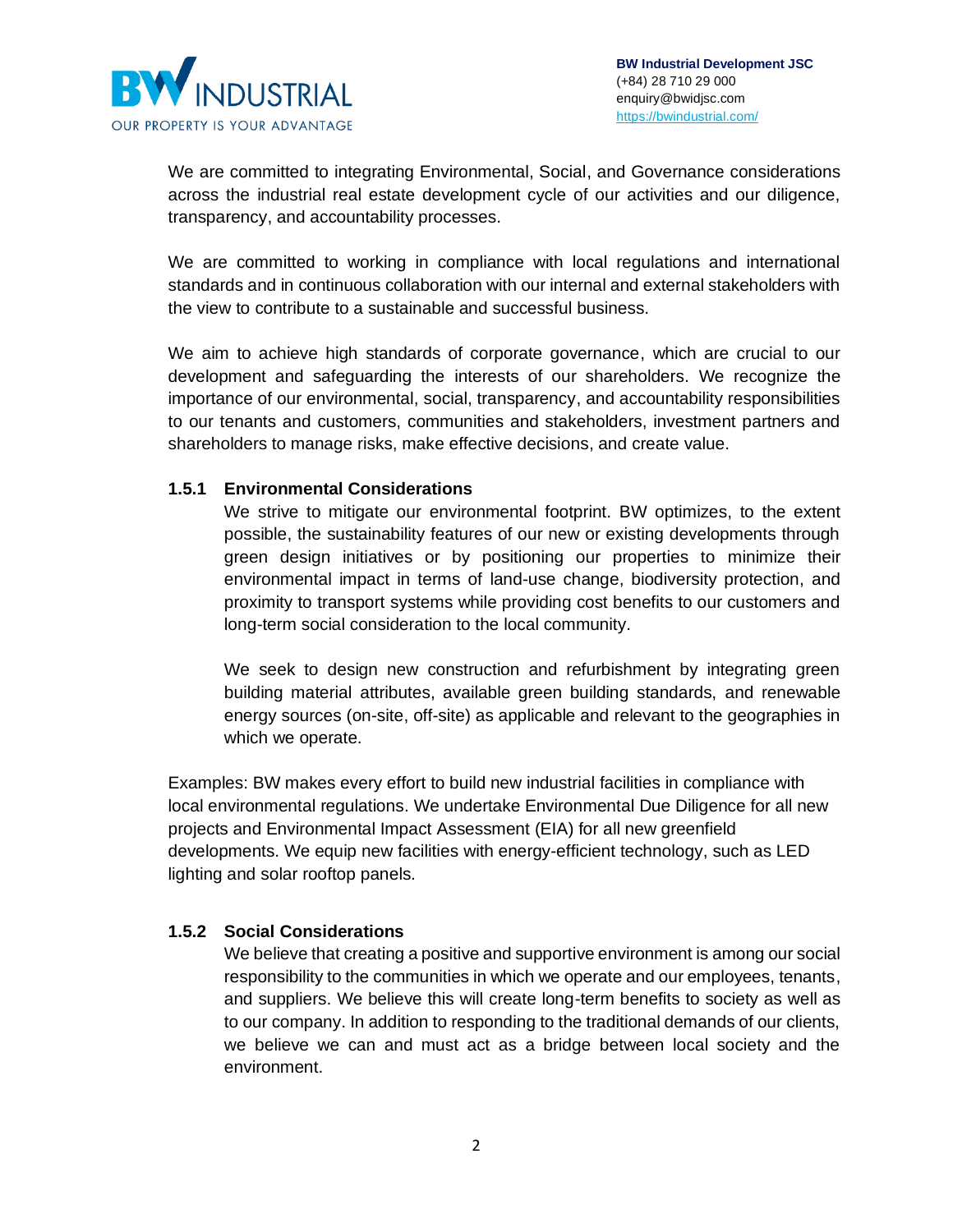

We care for the health and safety of our project workers and building users. We adopt a sustainable approach at the design stage of new builds and refurbishments by integrating building material attributes and occupant well-being assessments. To the extent possible, we aim to include daylight access, active design features, and indoor air quality monitoring in our facilities.

# **1.5.3 Governance Considerations**

BW believes that effective corporate governance is critical to our success, providing the foundation of long-term and sustained growth. BW has established robust processes and operating procedures to manage risks, make effective decisions, and create value during our due diligence, development, and asset management processes while recognizing fiduciary duties and remaining transparent and accountable to our investment partners and stakeholders. We believe that our information technology platform improves our operational efficiency and provides high-quality internal governance controls.

Our Board of Directors has general responsibility and power over the management and conduct of our business and oversees our overall risk control. Any significant business decisions involving material risks are reviewed, analyzed, and approved at the board level to ensure a thorough examination of the associated risks at our highest corporate governance body. We engage qualified, reputable, and independent third parties to assist us in managing our operational risks and have in-house personnel that continuously review our internal control measures. We enforce strict control and accountability policies and manuals at an individual employee level and conduct ongoing on-site training. Our policies and manuals are updated regularly based on our operational needs. We seek to maintain a corporate culture with a high level of responsibility, integrity, and reliability to manage our operational and market risks.

# **1.6 Our Business Approach is Sustainable**

In each province we operate, we endeavor to build industrial facilities or acquire existing logistics facilities in strategic locations, generally with a view to refurbish, expand, modernize, or redevelop them as tenants upgrade from outdated, often small, and owneroccupied facilities to newer facilities in more premium locations.

We seek to offer the following key sustainable business features:

- Optimal space utilization with large floor plates, high ceilings, and wide column spacing that contributes to workers' well-being;
- High operating efficiency with spacious loading and parking areas equipped with modern loading docks that include comprehensive safety designs;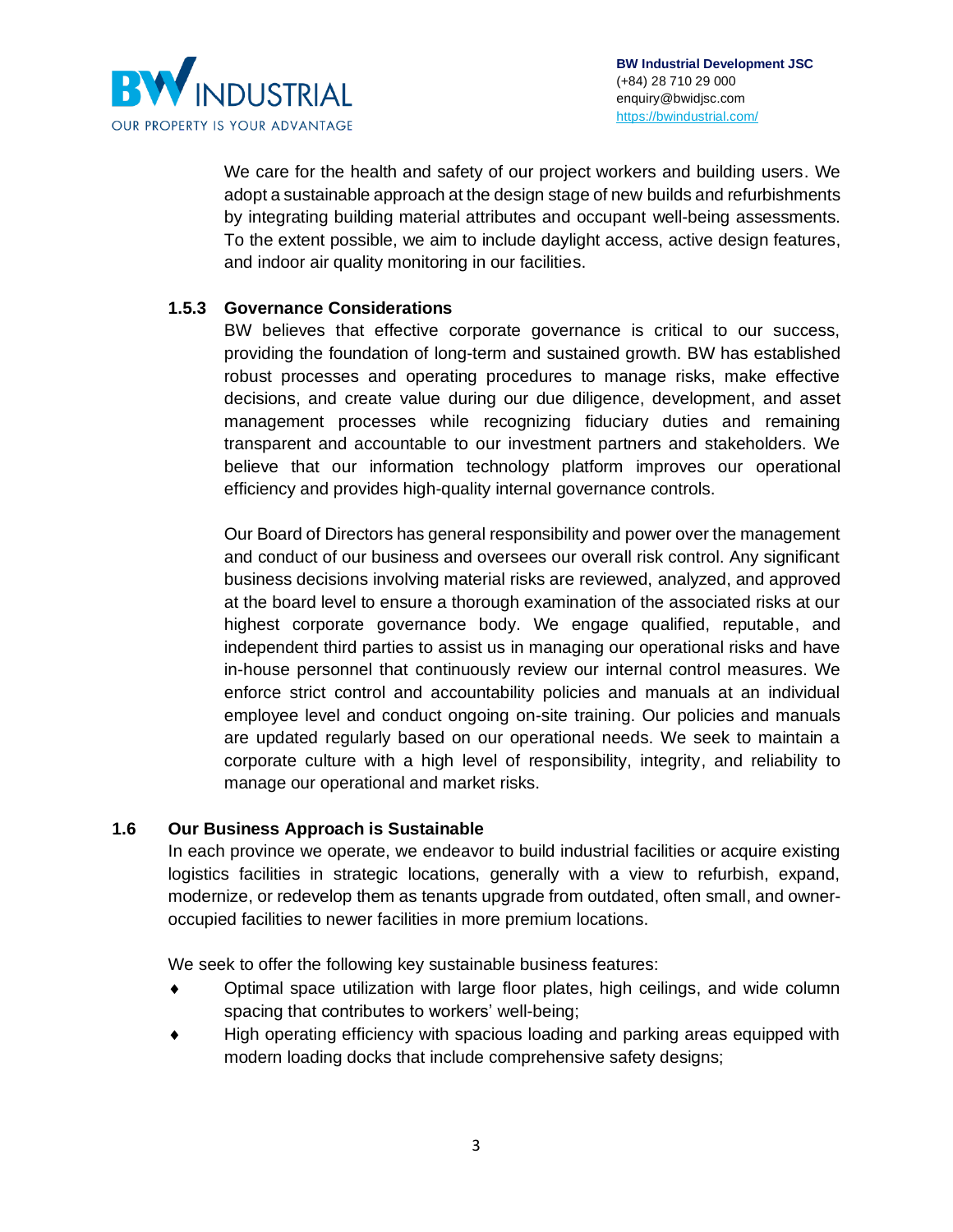

- Security and surveillance features, proper ventilation, and basic firefighting features such as sprinkler systems that protect the occupational health and safety of our employees, workers, and contractors;
- Access to transport networks to best serve both import and export logistics and domestic market distribution and optimize the overall transport environmental footprint.

We further optimize these sustainable features in locations such as Ho Chi Minh City and Hanoi by building state-of-the-art distribution centers with a "human-centric" approach. We focus on environmental risks and make a meaningful impact on society and the health and well-being of our tenants.

Everywhere we operate, we develop a long-term vision with consideration to local socioeconomic development. One of our projects in Binh Duong, BW Supply Chain City (BWSCC), will bring to life the first full-service supply chain hub from production, importexport, and distribution, to provide the community with better access to fast, affordable, and transparent international trade. Our first LEED-certified green building is among the deliverables.

# **1.7 BW Sustainable Commitments**

We have identified and aim to mitigate potential Environmental, Social, and Governance issues that can influence our operations and investments. Where possible, we seek to:

- 1. Reduce the greenhouse gas, energy, water, and waste footprint of our properties under management at the design, development, construction, and operations stages, as well as of our corporate operations;
- 2. Protect the biodiversity and high-ecological habitats of our development sites and properties through conservation, enhancement, or offsets;
- 3. Manage natural hazards and climate and weather risks at the design, development, construction, and operations stages of our properties and in our asset management practices to increase our resilience;
- 4. Create safe and quality workplaces for people working in or visiting our sites and offices by following contractor management and occupational health and safety practices aligned with international standards;
- 5. Ensure a high standard of health and safety in our offices and properties, and provide employment conditions that support employee well-being;
- 6. Support the market uptake of new sustainability-related technologies and practices where appropriate;
- 7. Implement good, responsible investment practices to mitigate environmental and social risks and leverage opportunities where available in the interest of stakeholders and investment performance.